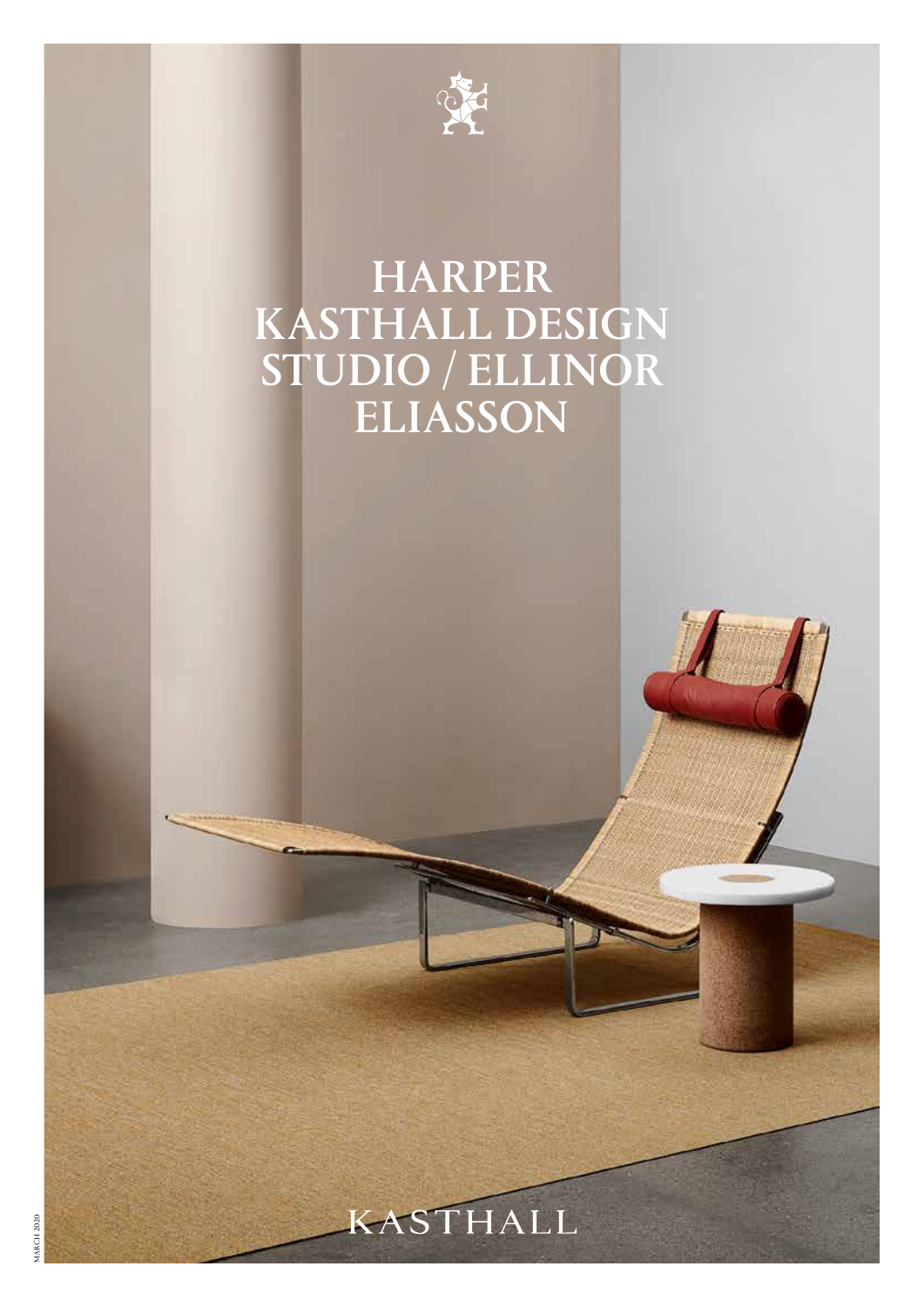### PRODUCT SPECIFICATIONS HARPER

Cosmopolitics, please. Big city, hotel suite, modern architecture and less is more. Harper projects low profile presence, yet axiomatic, with its subtle thin linear structure flirting with the thought of tailored suits. But do not make the assumption that the suit belongs to a man. Harpers' androgynic and shaded aura obscures the distinction between the obvious and the blurred. Inspired by a state of timeless existence, tweed and harp strings, the rug becomes an urbane and confident backdrop in the environment in which it is placed. Thanks to its light weighted volume and quiet personality it sets the scene for others, without removing itself. A hallmark of modern finesse and classic courtesy that is typical of conscious homes and sophisticated public spaces. Or a staircase.

PRODUCT TYPE: Woven rug in pure wool

WEFT MATERIAL: 100% wool

WARP MATERIAL: 100% linen

TOTAL HEIGHT: approx. 3,5 mm

TOTAL WEIGHT: approx. 1400 g/m2

SIZE: Custom made sizes, width 70–600 cm upon request. Or choose amongst our suggested sizes; 85x240 cm, 135x200 cm, 160x240 cm, 195x300 cm, 240x350 cm, 290x400 cm, 340x450 cm.





Suitable for Castor chair only with additional backing: (EN 1307) Intensive use









### ENVIRONMENT AND SOCIAL RESPONSIBILITY

At Kasthall environmental work is a very natural part of what we do and what we stand for – today and for generations to come. Naturally we are certified according to the environmental standard ISO 14001, and many of our products are compliant with known environmental standards. These certificates confirm our continuous efforts. All our rugs are made to order in Sweden, using the finest renewable natural materials. Our working environment reflects the creativity and quality that we strive for – in design, materials and manufacture. Read more about our environmental work and philosophy at kasthall.com.

#### CARE ADVICE WOVEN RUGS

To further extend the lifetime of your rug, Kasthall recommends a regular maintenance so that the rug may retains its shape and appearance. If you have a light, single-colour rug you will need to care for it more often than a darker, patterned rug. It is also a good idea to use a rug underlay to prolong the life of your woven rug and prevent it from slipping on any type of floor. Thorough vacuuming is the best, most economical and environmentally friendly method of cleaning. Beating or shaking a rug may damage the fibers. It is most efficient to vacuum the rug one direction at a time.

#### CLEANING ADVICE

We recommend that the rug is cleaned by a professional cleaner, using the extraction method on a flat surface. The quantity and temperature of the water will depend on the material. Good ventilation during the drying process is essential. Shrinkage will be about 3–5%. Kasthall's rugs are not to be machine-washed or dry-cleaned. At www.kasthall.com you can read more about our materials, how to look after your rug and our stain guide.

### CHOOSING A RUG

Choose the characteristics of the rug, its colour and design to suit the space in which it will be laid. If it is to be laid in a hall, for example, you may choose a type of rug that is more resistant to wear, and a colour that is a little darker and dirt-tolerant. Use a rug as a means of bringing together the rest of the interior. Decide whether you want to place a sofa on the rug or at its edge. If a rug is to be placed underneath a dining table, add at least 60 cm all round the table to allow space for pulling out the chairs. Woven rugs are suitable for most settings, both public and private. Ideal for use in domestic settings such as dining rooms, halls and kitchens, and in retail environments, conference premises and corridors. May also be laid as a carpet.



Armchair 80x80 *Examples of commonly used rug sizes:*

1. Dining table with 6 chairs: rug size 200x300 cm 2. Dining table with 10 chairs: rug size 300x400 cm

- 3. Three-seat couch with armchairs: rug size 170x240 cm
- 4. Three-seat double couch: rug size 200x300 cm

### OTHER INFORMATION

• Depending on the materials used and the rug-making process, dimensions may vary by

5. Three-seat double couch: rug size 250x350 cm 6. Corner sofa with armchairs: rug size 250x350 cm 7. Three-seat double couch: rug size 300x400 cm 8. Corner sofa with daybed and armchair:

rug size 350x450 cm

- up to 5% so please state maximum or minimum dimensions when placing your order. • Note that all rugs from Kasthall are made from natural materials. Variations in
- colour and texture can therefore arise between batches of yarn and dye baths. • Rugs should be laid on an underlay that prevents them from moving on all types of
- flooring. This extends the life of the rug and reduce the risk of slipping.
- The use of backing fixes the dimensions of a rug and extends its life. This is recomended for rugs that are wider than 200 cm and/or those larger than six sqm.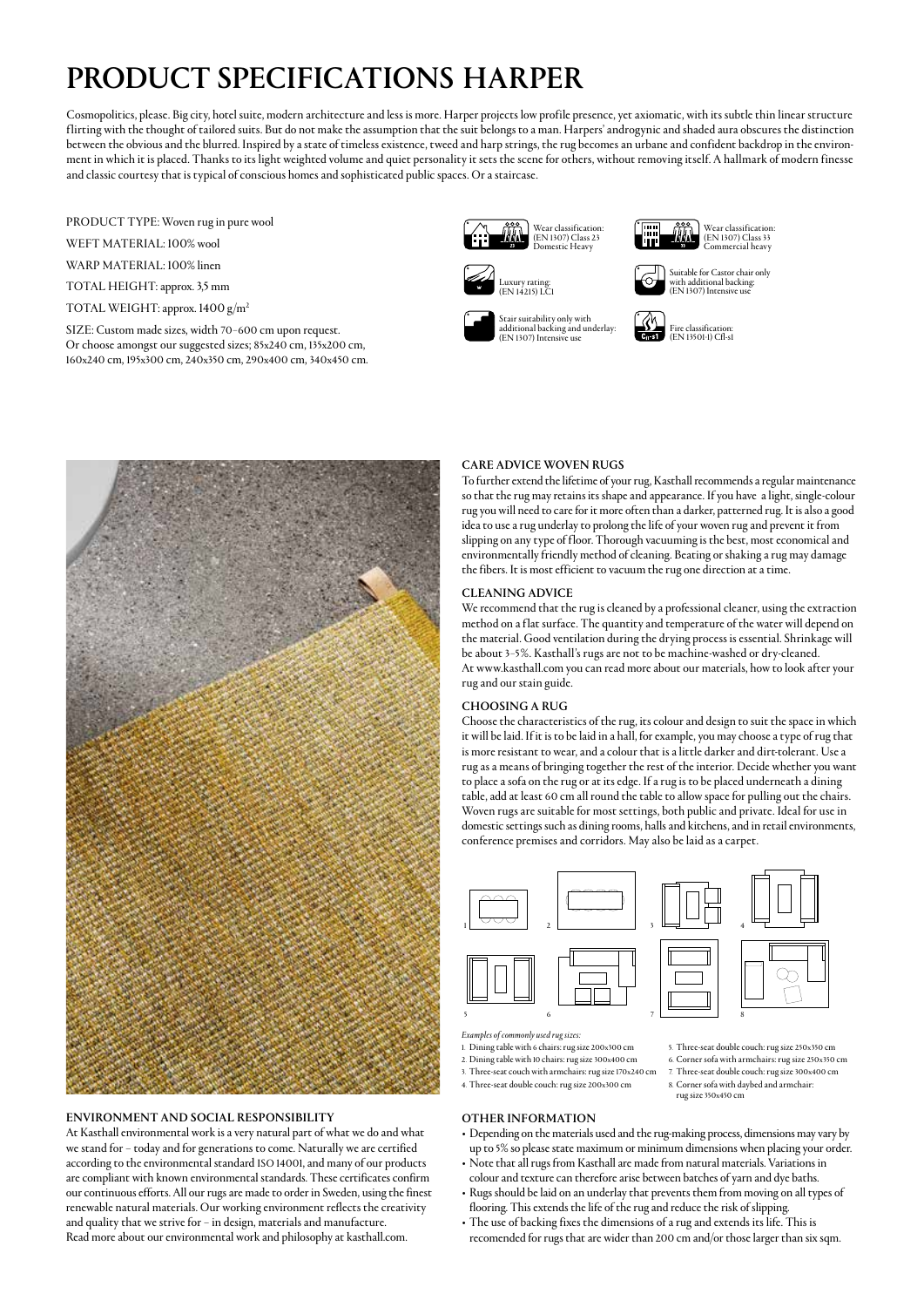HARPER Design KASTHALL DESIGN STUDIO / ELLINOR ELIASSON



Pine Tree 880







kasthall head quarter Phone +46(0)320 205 900 | Fritslavägen 42 | Box 254 | 511 23 Kinna, Sweden | info@kasthall.se For the latest updates of our collection, please visit www.kasthall.com *All the designs shown here are protected under law. Kasthall have the property rights and distribution rights worldwide. Copying will be prosecuted.* KASTHALL.COM